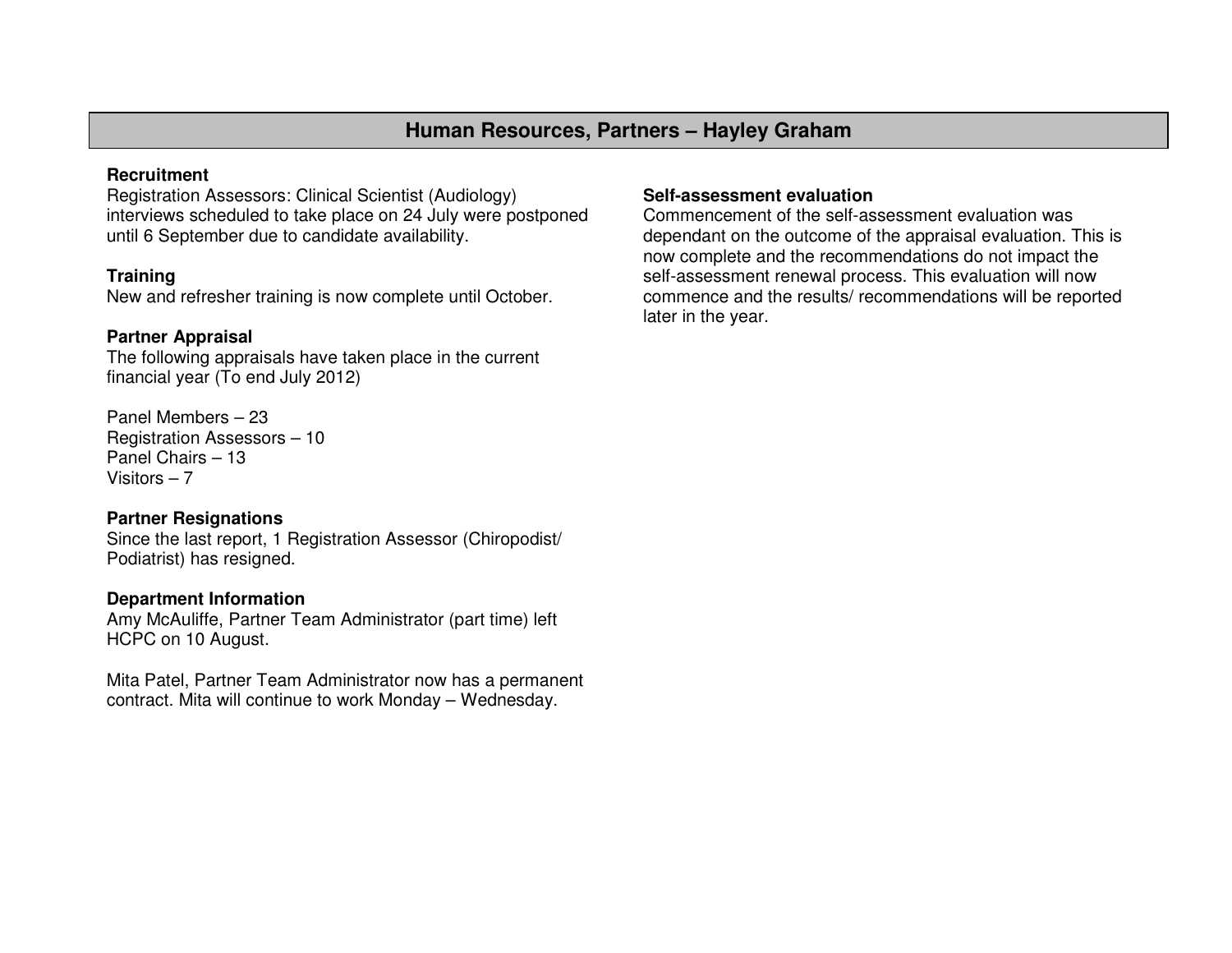| Partner Activity 2011-13         |          |             |                                     |          |          |             |                |                |                |                |                |                |                |                |                      |                |          |                         |  |      |         |  |            |            |            |
|----------------------------------|----------|-------------|-------------------------------------|----------|----------|-------------|----------------|----------------|----------------|----------------|----------------|----------------|----------------|----------------|----------------------|----------------|----------|-------------------------|--|------|---------|--|------------|------------|------------|
|                                  | 2011     |             |                                     |          |          |             |                |                |                | 2012           |                |                |                |                |                      |                |          |                         |  | 2013 |         |  | 11/12      | 12/13      | 13/14      |
|                                  | Apr      |             | May Jun Jul Aug Sep Oct Nov Dec Jan |          |          |             |                |                |                |                |                |                |                |                | Feb Mar Apr May Jun* |                |          | Jul Aug Sep Oct Nov Dec |  | Jan  | Feb Mar |  | <b>YTD</b> | <b>YTD</b> | <b>YTD</b> |
| <b>Panel members</b>             |          |             |                                     |          |          |             |                |                |                |                |                |                |                |                |                      |                |          |                         |  |      |         |  |            |            |            |
| PM new appointments              | 6        |             |                                     |          |          |             |                |                | 33             | O              | $\Omega$       | 0              | 0              | 18             | $\Omega$             | n              | 0        |                         |  |      |         |  | 53         | 71         |            |
| <b>Resignations/Terminations</b> | $\Omega$ | 5           | $\Omega$                            |          |          | 2           |                | U              | $\Omega$       |                | $\Omega$       | $\overline{2}$ | $\overline{1}$ | $\overline{c}$ | 0                    | 11             | 11       |                         |  |      |         |  | 12         | 37         |            |
| <b>Total NumberTrained</b>       | 224      | 237         | 238                                 | 237      | 237      | 235         | 234            | 238            | 238            | 243            | 243            | 241            | 240            | 241            | 291                  | 280            | 280      |                         |  |      |         |  | 241        | 280        |            |
| <b>Awaiting training</b>         | 19       |             |                                     | 4        | 5        | 5           | 13             | 9              | 42             | 36             | 36             | 34             | 52             | 28             | 0                    | $\Omega$       | 0        |                         |  |      |         |  | 13         | $\Omega$   |            |
| <b>Visitors</b>                  |          |             |                                     |          |          |             |                |                |                |                |                |                |                |                |                      |                |          |                         |  |      |         |  |            |            |            |
| VI new appointments              | 9        | O           |                                     |          |          |             |                |                | 18             | $\Omega$       | 0              |                | 0              | O              | $\Omega$             | O              | $\Omega$ |                         |  |      |         |  | 44         | 35         |            |
| <b>Resignations/Terminations</b> | O        | n           |                                     |          | 2        | n           |                | $\Omega$       | $\Omega$       | 1              | $\overline{c}$ |                | 3              | 3              | -1                   | $\Omega$       | 0        |                         |  |      |         |  | 9          | 16         |            |
| <b>Total NumberTrained</b>       | 163      | 163         | 163                                 | 176      | 178      | 178         | 178            | 178            | 178            | 177            | 174            | 173            | 178            | 176            | 200                  | 199            | 199      |                         |  |      |         |  | 173        | 199        |            |
| <b>Awaiting training</b>         | 12       | 12          | 19                                  |          | 0        | $\Omega$    | 2              | 2              | 20             | 20             | 20             | 28             | 28             | 28             | $\overline{2}$       | 2              | 2        |                         |  |      |         |  | 3          | 2          |            |
| <b>Registration assessors</b>    |          |             |                                     |          |          |             |                |                |                |                |                |                |                |                |                      |                |          |                         |  |      |         |  |            |            |            |
| RA new appointments              | Δ        |             | O                                   |          |          |             |                |                |                | 21             | $\Omega$       | 0              | $\mathbf 0$    | $\Omega$       | 0                    |                | 0        |                         |  |      |         |  | 41         | 41         |            |
| <b>Resignations/Terminations</b> |          |             | 4                                   | 2        |          |             | $\Omega$       | n              | $\Omega$       |                |                | $\Omega$       | $\overline{1}$ | $\overline{c}$ | $\Omega$             |                |          |                         |  |      |         |  | 11         | 16         |            |
| <b>Total NumberTrained</b>       | 164      | 167         | 162                                 | 160      | 160      | 167         | 167            | 169            | 169            | 169            | 167            | 172            | 170            | 171            | 190                  | 188            | 188      |                         |  |      |         |  | 164        | 188        |            |
| <b>Awaiting training</b>         | 4        | $\Omega$    | $\mathbf 0$                         | 8        | 8        | 0           | $\overline{c}$ | 6              | 6              | 27             | 27             | 27             | 21             | 21             |                      |                |          |                         |  |      |         |  |            |            |            |
| <b>CPD</b> assessors             |          |             |                                     |          |          |             |                |                |                |                |                |                |                |                |                      |                |          |                         |  |      |         |  |            |            |            |
| CPD new appointments             | $\Omega$ | n           | $\Omega$                            | O        |          | U           | $\overline{c}$ | O              | O              | n              | 0              | 2              | $\mathbf 0$    | $\Omega$       | 0                    |                | 0        |                         |  |      |         |  |            |            |            |
| <b>Resignations/Terminations</b> | 0        |             | $\mathbf 0$                         | $\Omega$ | $\Omega$ | 0           | $\Omega$       | $\Omega$       | $\Omega$       |                | 0              | $\mathbf 0$    | 0              | 0              | 0                    | $\overline{c}$ | 2        |                         |  |      |         |  |            |            |            |
| <b>Total NumberTrained</b>       | 81       | 80          | 80                                  | 80       | 80       | 80          | 80             | 80             | 80             | 80             | 79             | 79             | 79             | 83             | 83                   | 81             | 81       |                         |  |      |         |  | 79         | 81         |            |
| <b>Awaiting training</b>         | 0        | $\mathbf 0$ | $\mathbf 0$                         | $\Omega$ | $\Omega$ | 0           | $\overline{2}$ | $\overline{2}$ | $\overline{c}$ | $\overline{2}$ | $\overline{c}$ | 4              | $\overline{4}$ | 0              | $\pmb{0}$            | $\Omega$       | $\Omega$ |                         |  |      |         |  |            |            |            |
| <b>Legal Assessors</b>           |          |             |                                     |          |          |             |                |                |                |                |                |                |                |                |                      |                |          |                         |  |      |         |  |            |            |            |
| LA new appointments              | O        | O           | U                                   |          | n        | O           |                | ŋ              | O              | $\Omega$       | $\Omega$       | ŋ              | 0              | O              | $\Omega$             | O              | 0        |                         |  |      |         |  | $\Omega$   | U          |            |
| <b>Resignations/Terminations</b> | O        | O           | U                                   | n        | O        | $\Omega$    | O              | $\Omega$       | 0              | 0              | $\mathbf 0$    | $\Omega$       | 0              | 0              | 0                    | $\Omega$       | 0        |                         |  |      |         |  | n          |            |            |
| <b>Total NumberTrained</b>       | 20       | 20          | 20                                  | 20       | 20       | 20          | 20             | 20             | 20             | 20             | 20             | 20             | 20             | 20             | 43                   | 43             | 43       |                         |  |      |         |  | 20         | 43         |            |
| <b>Awaiting training</b>         | 0        | 0           | 0                                   | 0        | 0        | $\mathbf 0$ | 0              | 0              | 0              | 0              | $\mathbf 0$    | 0              | $\mathbf 0$    | 0              | $\mathbf 0$          | 0              | 0        |                         |  |      |         |  | $\Omega$   | U          |            |
| <b>Panel Chairs</b>              |          |             |                                     |          |          |             |                |                |                |                |                |                |                |                |                      |                |          |                         |  |      |         |  |            |            |            |
| Panel Chair new appointments     | O        | O           | C                                   |          | 0        | n           |                | ŋ              | 0              | $\Omega$       | $\Omega$       |                | 0              | 13             | 0                    | $\Omega$       | 0        |                         |  |      |         |  | 0          | 13         |            |
| <b>Resignations/Terminations</b> | $\Omega$ | 0           | 0                                   | $\Omega$ | $\Omega$ | $\Omega$    | ŋ              | 0              | 0              | 0              | $\mathbf 0$    | 0              | 0              | 0              | 0                    |                | 0        |                         |  |      |         |  | $\Omega$   |            |            |
| Total NumberTrained              | 19       | 19          | 19                                  | 19       | 19       | 19          | 19             | 19             | 19             | 19             | 19             | 19             | 19             | 19             | 32                   | 31             | 31       |                         |  |      |         |  | 19         | 31         |            |
| <b>Awaiting training</b>         | 0        | O           | 0                                   | $\Omega$ | 0        | $\Omega$    | 0              | $\Omega$       | 0              | 0              | $\mathbf 0$    | $\Omega$       | 0              | 13             | 0                    | $\Omega$       | 0        |                         |  |      |         |  |            |            |            |
|                                  |          |             |                                     |          |          |             |                |                |                |                |                |                |                |                |                      |                |          |                         |  |      |         |  |            |            |            |

| <b>Partner Appraisals Record</b>      |         |              |                |             |          |         |       |       |              |         |       |              |            |
|---------------------------------------|---------|--------------|----------------|-------------|----------|---------|-------|-------|--------------|---------|-------|--------------|------------|
|                                       | 2012    |              |                |             |          |         |       |       |              | 2013    |       |              | 12/13      |
| Role                                  | Apr     | May          | Jun            | Jul         |          | Aug Sep | Oct   |       | Nov Dec      | Jan     | Feb   | Mar          | <b>YTD</b> |
| <b>Panel members</b>                  |         |              |                |             |          |         |       |       |              |         |       |              |            |
| Target                                | 8       | 8            | 8              | 8           | 8        | 8       | 8     | 8     | 8            | 8       | 8     | 8            |            |
| Appraisals scheduled                  | 6       | 8            | 6              | 3           | 3        |         |       |       |              |         |       |              | 26         |
| <b>Visitors</b>                       |         |              |                |             |          |         |       |       |              |         |       |              |            |
| <b>Target</b>                         | $\star$ | $\star$      | $\star$        | $\star$     | $\star$  | $\star$ | ٠     | ٠     | $\star$      | $\star$ | ٠     |              |            |
| Appraisals scheduled                  | 4       | $\Omega$     | 3              | $\Omega$    | $\Omega$ |         |       |       |              |         |       |              | 71         |
| *eligible visitors in line with Visit |         |              |                |             |          |         |       |       |              |         |       |              |            |
| Schedule and Annual Monitoring        |         |              |                |             |          |         |       |       |              |         |       |              |            |
| Days                                  |         |              |                |             |          |         |       |       |              |         |       |              |            |
| <b>Registration assessors</b>         |         |              |                |             |          |         |       |       |              |         |       |              |            |
| <b>Target</b>                         | 10      | 10           | 10             | 10          | 10       | 10      | 10    | 10    | 10           | 10      | 10    | 10           |            |
| Appraisals scheduled                  | 2       | 5            | 3              | $\Omega$    | 1        |         |       |       |              |         |       |              | 11         |
| <b>Panel Chairs</b>                   |         |              |                |             |          |         |       |       |              |         |       |              |            |
| <b>Target</b>                         | $***$   | $\star\star$ | $\overline{1}$ | $***$       | $***$    | ÷÷      | $+ +$ | $***$ | $\star\star$ | $***$   | $***$ | $\star\star$ |            |
| <b>Appraisals scheduled</b>           | 6       | 5            | $\overline{2}$ | $\mathbf 0$ | 4        |         |       |       |              |         |       |              | 17         |
|                                       |         |              |                |             |          |         |       |       |              |         |       |              |            |
|                                       |         |              |                |             |          |         |       |       |              |         |       |              |            |

**12/13 \* June figures include new partners recruited as part of SW project.**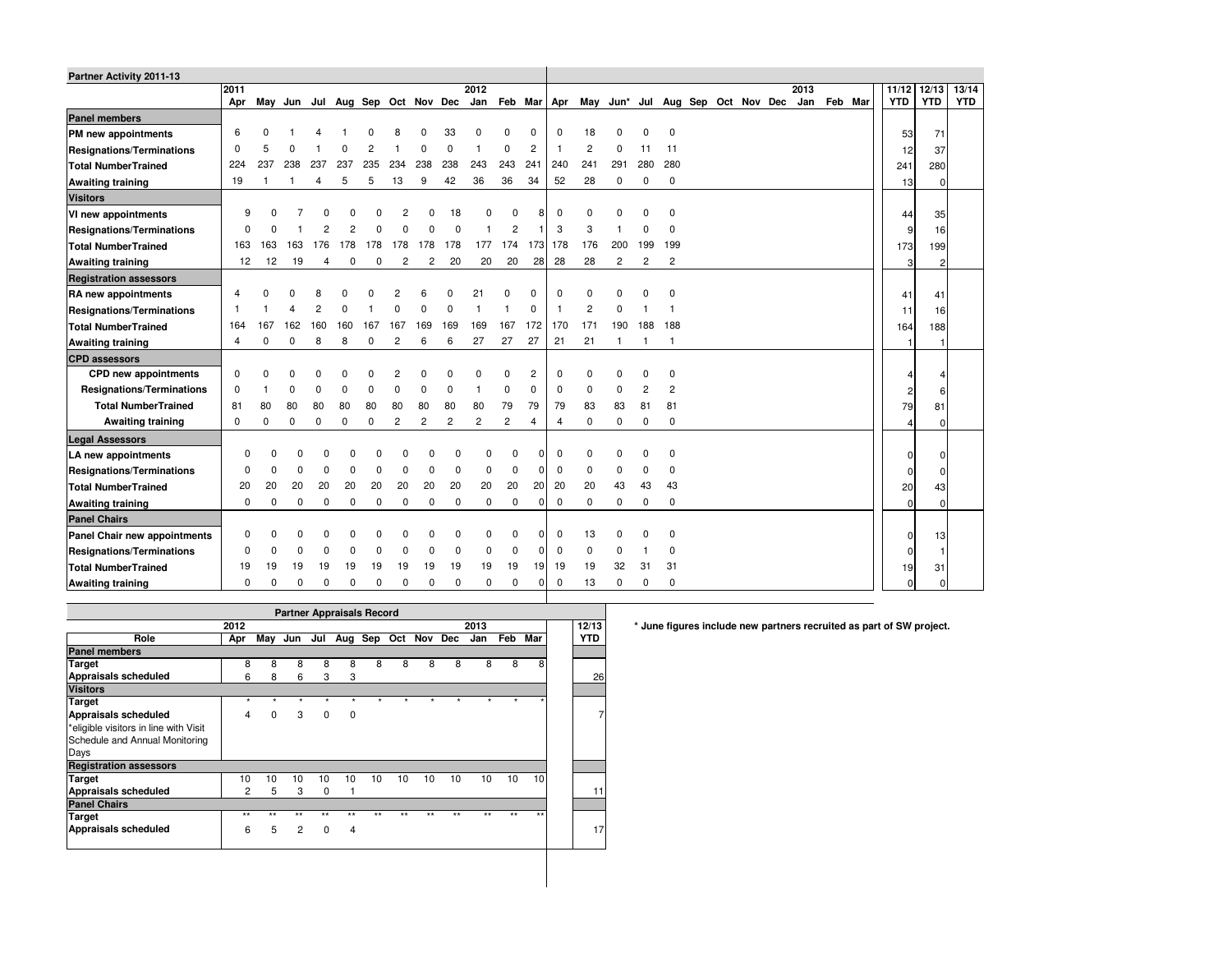#### **Health and Care Professions Council**

| Partner Statistics Report April 2011 - March 2013 |  |
|---------------------------------------------------|--|
|---------------------------------------------------|--|

|  | Panel members and visitors |  |  |
|--|----------------------------|--|--|
|--|----------------------------|--|--|

|                                      | 2011        |     |     |                |                |                                             |                  |                |                | 2012           |                |                |          |                |          |          |     |   |                                         |   |   | 2013        |             |                | 10/11      | 11/12      | 12/13      | 12/13          |
|--------------------------------------|-------------|-----|-----|----------------|----------------|---------------------------------------------|------------------|----------------|----------------|----------------|----------------|----------------|----------|----------------|----------|----------|-----|---|-----------------------------------------|---|---|-------------|-------------|----------------|------------|------------|------------|----------------|
| <b>Panel Members</b>                 | Apr         |     |     |                |                | May Jun Jul Aug Sep Oct Nov Dec Jan Feb Mar |                  |                |                |                |                |                | Apr May  |                |          |          |     |   | Jun Jul Aug Sep Oct Nov Dec Jan Feb Mar |   |   |             |             |                | <b>FYE</b> | <b>FYE</b> | <b>YTD</b> | Forecast       |
| <b>Arts therapists</b>               | 9           | q   |     | q              | a              | я                                           | я                | 8              | 8              |                | 8              | 8              | 8        | 8              | 8        | 6        | 6   |   |                                         |   |   |             |             |                |            | 8          |            | 8              |
| <b>Biomedical scientists</b>         | 12          | 12  | 12  | 11             | 11             | 11                                          | 11               | 10             | 10             | 10             | 10             | 9              | 9        | 9              | 9        | 9        | 9   |   |                                         |   |   |             |             |                | 12         |            |            | 9              |
| <b>Chirops &amp; podiatrists</b>     | 12          | 12  | 12  | 12             | 12             | 12                                          | 12               | 12             | 12             | 12             | 12             | 12             | 12       | 12             | 12       | 11       | 11  |   |                                         |   |   |             |             |                | 12         | 12         | 12         | 12             |
| <b>Clinical scientists</b>           | 18          | 18  | 18  | 18             | 18             | 18                                          | 18               | 18             | 18             | 18             | 18             | 17             | 17       | 16             | 16       | 15       | 12  |   |                                         |   |   |             |             |                | 18         | 17         | 16         | 16             |
| <b>Dietitians</b>                    | 8           | Я   | 8   | 8              | 8              | 8                                           | 8                | 8              | 8              | 8              | 8              | 8              | 8        | 8              | 8        | 8        | 8   |   |                                         |   |   |             |             |                |            | 8          | 8          | 8              |
| <b>Hearing aid dispensers</b>        | 9           | 9   | 9   | 9              | 9              | 9                                           | 9                | 9              | 9              | 9              | 9              | 9              | 9        | 9              | 9        | 9        | 9   |   |                                         |   |   |             |             |                |            |            |            | -9             |
| <b>Occupational therapists</b>       | 10          | 10  | 10  | 10             | 10             | 10                                          | 9                | 9              | 9              | 9              | 9              | 9              | 9        | 9              | 9        | 9        | 9   |   |                                         |   |   |             |             |                | 10         |            | 9          | 13             |
| <b>Operating Dept Practitioner</b>   | 13          | 13  | 13  | 13             | 13             | 13                                          | 13               | 13             | 13             | 13             | 13             | 13             | 13       | 13             | 13       | 13       | 13  |   |                                         |   |   |             |             |                |            | 13         | 13         | 13             |
| <b>Orthoptists</b>                   | 6           | F   | 6   | 6              | 6              | 6                                           | 6                | 6              | 6              | 6              | 6              | 6              | 6        | 6              | 6        |          | 4   |   |                                         |   |   |             |             |                |            | 6          | -6         | -6             |
| Paramedics                           | 15          | 15  | 15  | 15             | 15             | 15                                          | 15               | 15             | 15             | 19             | 18             | 18             | 18       | 20             | 20       | 20       | 20  |   |                                         |   |   |             |             |                | 15         | 18         | 20         | 20             |
| Physiotherapists                     | 25          | 25  | 25  | 25             | 25             | 25                                          | 25               | 25             | 25             | 25             | 25             | 25             | 24       | 24             | 24       | 24       | 24  |   |                                         |   |   |             |             |                | 25         | 25         | 24         | 25             |
| <b>Practitioner psychologists</b>    | 28          | 23  | 23  | 23             | 23             | 23                                          | 23               | 28             | 28             | 29             | 29             | 29             | 29       | 29             | 29       | 29       | 29  |   |                                         |   |   |             |             |                | 28         | 29         | 29         | 29             |
| <b>Prosthetists &amp; Orthotists</b> | 4           | 4   | 4   | 4              | 4              | 4                                           | 4                | 4              | 4              | 5              | 5              | 5              | 5        | 5              | 5        | 5        | 5   |   |                                         |   |   |             |             |                |            | 5          | 5          | -5             |
| Radiographers                        | 15          | 15  | 15  | 15             | 15             | 15                                          | 15               | 15             | 15             | 15             | 15             | 15             | 15       | 15             | 15       | 15       | 15  |   |                                         |   |   |             |             |                | 15         | 15         | 15         | 15             |
| <b>Social workers</b>                |             |     |     |                |                |                                             |                  |                |                |                |                |                | $\Omega$ |                | $\Omega$ | $\Omega$ | 34  |   |                                         |   |   |             |             |                |            | $\Omega$   | 34         | 34             |
| Speech/ Language Ther                | 9           | 9   | 10  | 10             | 10             | 10                                          | 10               | 10             | 10             | 10             | 10             | 10             | 10       | 10             | 10       | 10       | 10  |   |                                         |   |   |             |             |                |            | 10         | 10         | 14             |
| Lay members                          | 50          | 49  | 49  | 49             | 49             | 48                                          | 48               | 48             | 48             | 48             | 48             | 48             | 48       | 47             | 47       | 47       | 62  |   |                                         |   |   |             |             |                | 50         | 48         | 62         | 62             |
| Total                                | 243         | 237 |     | 238 237        | 237            | 235 234                                     |                  | 238 238        |                |                | 244 243        | 241            |          | 240 240        | 240      | 240      | 280 | 0 | $\mathbf 0$                             | 0 | 0 | $\mathbf 0$ | $\mathbf 0$ | $\overline{0}$ | 237        | 241        | 280        | 298            |
| <b>Visitors</b>                      |             |     |     |                |                |                                             |                  |                |                |                |                |                |          |                |          |          |     |   |                                         |   |   |             |             |                | <b>FYE</b> | <b>FYE</b> | <b>YTD</b> | Forecast       |
| <b>Arts therapists</b>               | 18          | 18  | 17  | 16             |                |                                             |                  |                | 14             | 14             | 13             | 12             | 12       | 12             | 12       | 12       | 12  |   |                                         |   |   |             |             |                | 13         | 12         | 12         | 13             |
| <b>Biomedical scientists</b>         | 12          | 12  | 12  |                |                |                                             |                  | 11             |                | 11             | 11             | 11             | 10       | 10             | 10       | 10       | 10  |   |                                         |   |   |             |             |                | 12         | 11         | 10         | 12             |
| <b>Chirops &amp; podiatrists</b>     | 9           | 9   | 9   | 11             | 11             | 11                                          | 11               | 11             | 11             | 11             | 11             | 11             | 11       | 11             | 11       | 11       | 11  |   |                                         |   |   |             |             |                |            | 11         | 11         | 11             |
| <b>Clinical scientists</b>           | 6           | 6   | 6   | 6              | 6              | 6                                           | 6                | 6              | 6              |                | 6              | 6              | 13       | 12             | 12       | 12       | 12  |   |                                         |   |   |             |             |                |            | 6          | 12         | 14             |
| <b>Dietitians</b>                    | 9           | 9   | 9   | g              | 9              | 9                                           | 9                | 9              | 9              | 9              | 8              | 8              | 8        | 8              | 8        | 8        | 8   |   |                                         |   |   |             |             |                |            |            | 8          | 8              |
| <b>Hearing aid dispensers</b>        | Δ           |     |     |                |                | Δ                                           | 4                | Δ              |                |                | 4              | Δ              | 4        | 4              | 4        | Δ        | 4   |   |                                         |   |   |             |             |                |            |            | 4          | $\overline{4}$ |
| <b>Occupational therapists</b>       | 14          | 14  | 15  | 15             | 15             | 15                                          | 15 <sub>15</sub> | 15             | 15             | 15             | 13             | 13             | 13       | 13             | 12       | 12       | 12  |   |                                         |   |   |             |             |                | 12         | 13         | 13         | 14             |
| <b>Operating Dept Practitioner</b>   | 10          | 10  | 10  | 10             | 10             | 10                                          | 10               | 10             | 10             | 10             | 10             | 10             | 10       | 10             | 10       | 10       | 10  |   |                                         |   |   |             |             |                | 10         | 10         | 10         | 10             |
| <b>Orthoptists</b>                   | $\mathbf 4$ |     |     |                |                |                                             |                  |                |                |                | 4              | Δ              | 4        |                | 4        |          | 4   |   |                                         |   |   |             |             |                |            | 4          | 4          | $\overline{5}$ |
| <b>Paramedics</b>                    | 15          | 15  | 15  | 16             | 16             | 16                                          | 16               | 16             | 16             | 16             | 16             | 16             | 16       | 16             | 16       | 16       | 16  |   |                                         |   |   |             |             |                | 15         | 16         | 16         | 16             |
| Physiotherapists                     | 13          | 13  | 13  | 15             | 15             | 15                                          | 15               | 15             | 15             | 15             | 15             | 15             | 14       | 14             | 14       | 14       | 14  |   |                                         |   |   |             |             |                | 13         | 15         | 14         | 15             |
| <b>Practitioner psychologists</b>    | 31          | 31  | 31  | 31             | 31             | 31                                          | 31               | 31             | 31             | 31             | 31             | 31             | 31       | 30             | 29       | 29       | 28  |   |                                         |   |   |             |             |                | 30         | 31         | 30         | 31             |
| <b>Prosthetists &amp; orthotists</b> | 2           | 2   | 2   | $\overline{c}$ | $\overline{c}$ | $\overline{2}$                              | $\overline{c}$   | $\overline{c}$ | $\overline{2}$ | $\overline{2}$ | $\overline{c}$ | $\overline{c}$ | 2        | $\overline{c}$ | 4        |          | 4   |   |                                         |   |   |             |             |                |            | 2          | 2          | $\overline{4}$ |
| Radiographers                        | 15          | 15  | 15  | 16             | 16             | 16                                          | 16               | 16             | 16             | 16             | 16             | 16             | 16       | 16             | 16       | 16       | 16  |   |                                         |   |   |             |             |                | 15         | 16         | 16         | 19             |
| <b>Social workers</b>                |             |     |     |                |                |                                             |                  |                |                |                |                |                | $\Omega$ | $\Omega$       | $\Omega$ | $\Omega$ | 23  |   |                                         |   |   |             |             |                |            |            | $\Omega$   | 30             |
| Speech/ Language Ther                | 9           | 9   | 9   | 10             | 10             | 10                                          | 10               | 10             | 10             | 10             | 10             | 10             | 10       | 10             | 10       | 10       | 10  |   |                                         |   |   |             |             |                |            | 10         | 10         | 10             |
| Lay members                          |             |     | 4   | 4              | 4              | 4                                           | 4                | 4              | 4              | Δ              |                |                | 4        | 4              | 4        | Δ        | Δ   |   |                                         |   |   |             |             |                |            |            |            |                |
| Total                                | 175         | 175 | 175 | 180            | 178            | 178                                         | 178              | 178            | 178            | 178            | 174            | 173            | 178      | 176            | 176      | 176      | 198 |   |                                         |   |   |             |             |                | 166        | 173        | 198        | 198            |